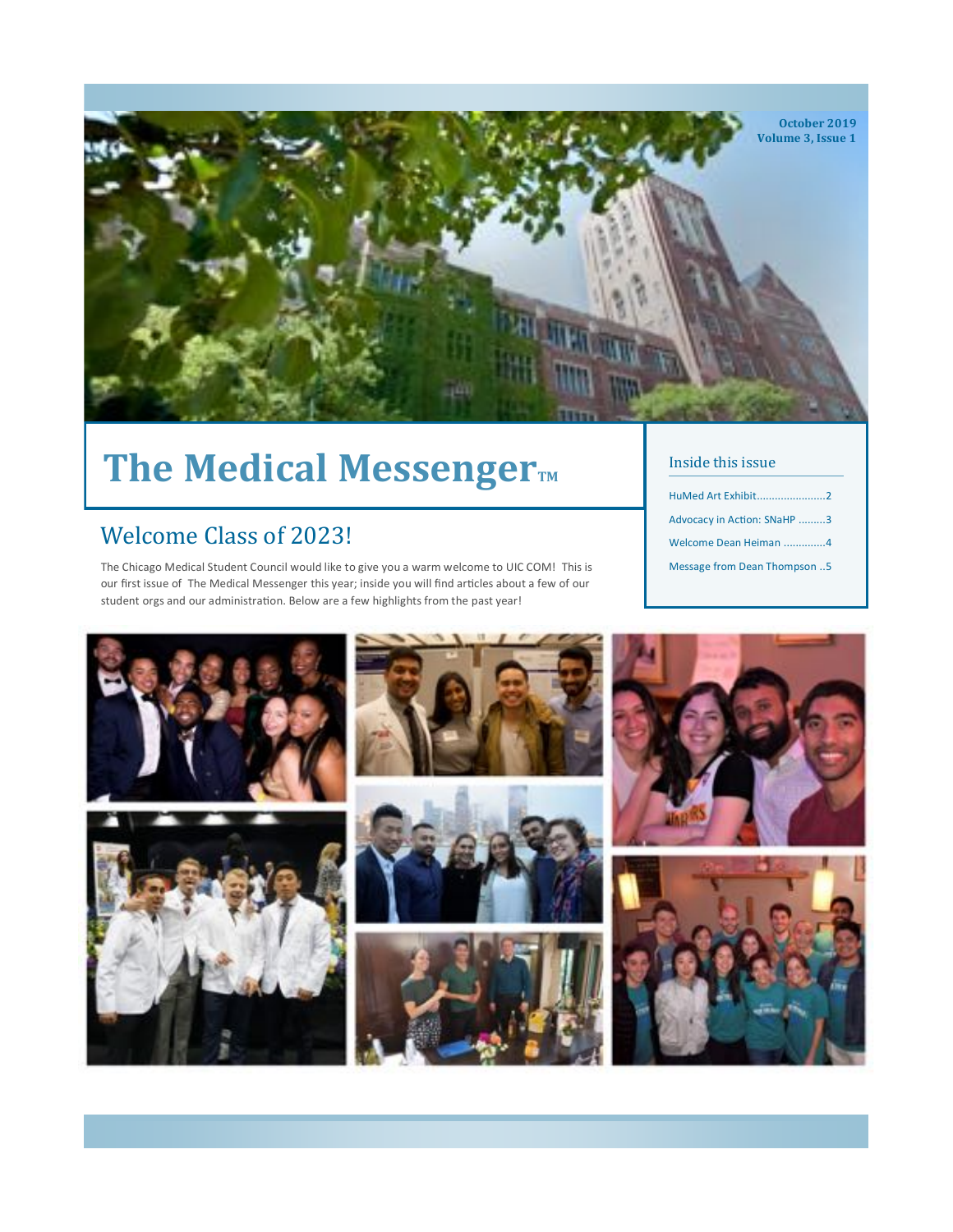#### **Humanities in Medicine (HuMed)**

HuMed was established in February 2019 to increase medical student exposure to the arts and humanities and set the foundation for a Humanites in Medicine track at UICOM.

As part of the current "beta" track, students are required to attend 10 events during Phase 1, and complete an elective/ capstone project during Phases 2 and 3. HuMed hosts events and workshops on campus and around Chicago, such as art exhibit openings and theater performances, as well as works with the existing UIC medical school curriculum. You just need to complete a short reflection after each experience. Everyone who successfully completes the beta track will also receive a formal recognition by OSA for their accomplishments!



**The Chromotomes performing at the HuMed Art Exhibit**

## Featured Event: HuMed Art Exhibit

While Humanites in Medicine (HuMed) is one of the newest student groups on campus, the ambitous student group featuring a hefy 12 student executive board hosted one of the most successful student-run, studentfeatured events of the year: the frst ever HuMed Art Exhibit.

Michelle Sheena, HuMed founder and president, says she started HuMed to "create an outlet...to express ourselves and eventually be recognized for our achievements through a formal track. However, I did not think we would grow so much so quickly! I was amazed to see how involved UICOM students are in these felds (visual and performing arts, literature, history and ethics); HuMed has become so successful because of the passionate and talented students commited to our mission as well as support from UIC faculty and staf."

The Faculty Alumni Lounge was transformed into a gallery on the last Wednesday of the school year. The exhibit featured 30 diferent not get to spend as much time with my class as I would have liked this year, so the art exhibiton was a great way for me to make up for that."

For Divya Singh (`22) the art exhibit provided an opportunity to connect more deeply with peers: "To support one another not just with school, but also with other passions is truly what bonds us." For David Lim (`22) the endof-the year exhibit provided a sense of closure to the academic year: "There was something very cathartic about ending the school year with such a strong display of creative individuality and artistic inspiration after months of cookie cuter fact learning. I was reminded that medical school itself can be thought of as an artistic endeavor in that the final product of all the learning and observing that we do is not always clear, but that motivation and diligence combined with creativity and good intent will go a long way towards the making of a masterpiece." For attendee Chioma Ndukwe (`22) the art exhibit served as an



artists from every year of their medical training, as well as colleagues from the Biomedical Visualizaton Masters Program.

The event also featured a silent auction of art pieces, a raffle of prizes, performances by the student *a capella* group the Chromotones, spoken word pieces by participants of Dr. Gramelspacher's humanities-based elective rotation, and floral arrangements, food, and an open bar created by talented students. Megan Helms (`22), the creator of a stained glass Chicagoan skyline, remarked that the exhibit was the "first time displaying any of my art in a more public setting--let alone attempting to sell it--and the amount of support and encouragement I received left me speechless." Helms spoke to the importance of the exhibit by "fostering the growth of whole people and not just future whitecoated encyclopedias."

Abdul Zakkar (`22) spoke about his "most ambitous piece ever," which was featured on the cover of the COM Artists' Body Electric and sold at the exhibit: "As a commuter I did

inspiration to prioritize art: "It inspired me to get back into playing music--I gave up playing the trumpet years ago."

What each artist and participant took away from the experience is just as varied as the art itself. HuMed looks forward to continuing to encourage our fellow students to rely on art and the humanities to help navigate their path to physicianship. As attendee Sophie Gough ('22) noted, "It's really hard being in medicine and art helps teach us how to get through it."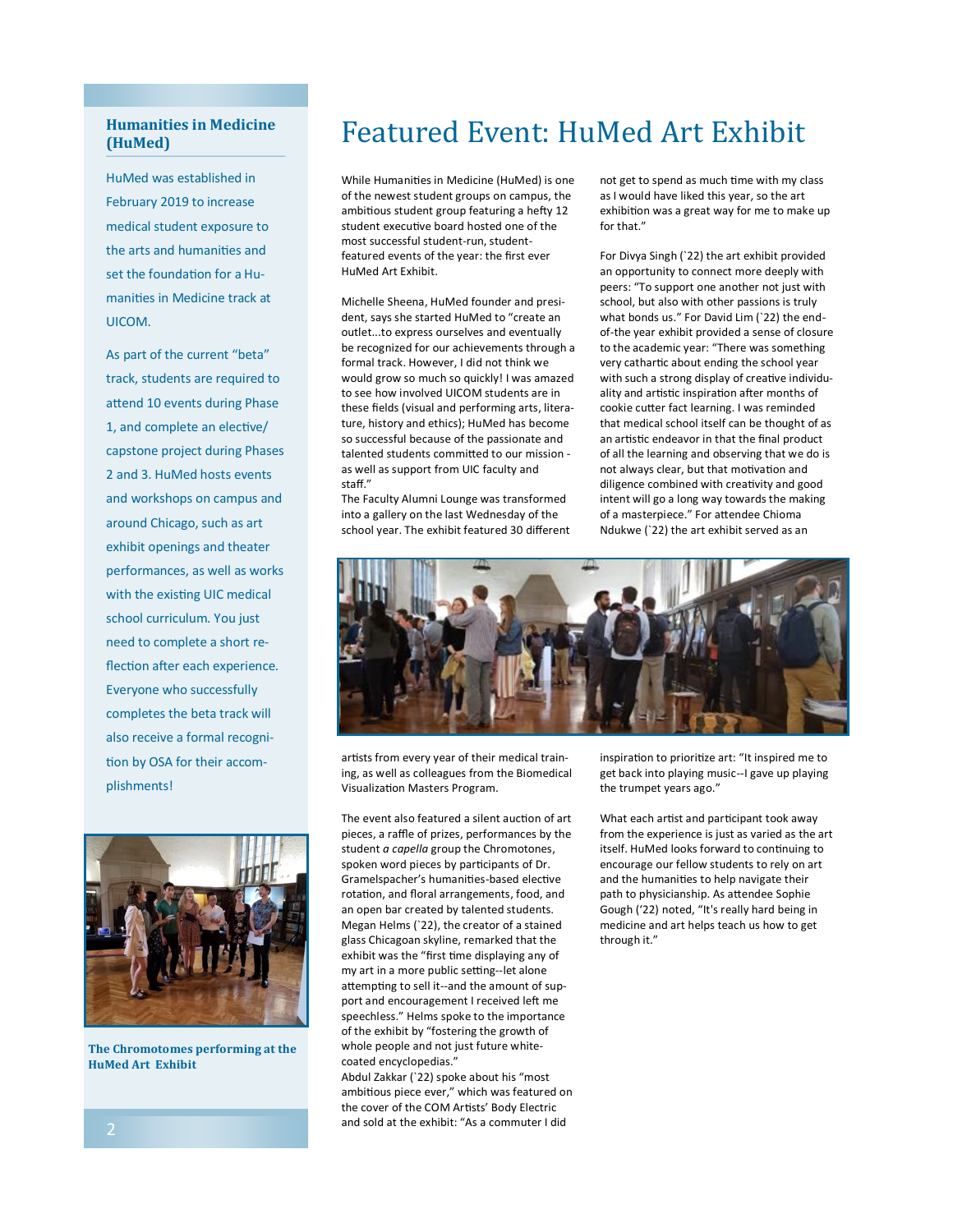

*Medical students canvassing outside the AMA*

# Advocacy in Action: SNaHP

The AMA tries to recruit new members with promises of free scrubs and copies of First Aid. However, they have a dwindling enrollment of younger doctors because their views are increasingly anachronistic and problematic. They do not listen to the new generation of doctors. The medical students' section of the AMA has made clear their view of Single Payer system- that it is the ideal system for putting patients first. But the leaders of the AMA continue to support a factually incorrect negative stance on Single Payer healthcare. That is why Students for a National Health Program (SNaHP), Physicians for a Natonal Health Program (PNHP), Natonal Nurses United, and many patients' rights groups protested their annual meeting in Chicago this June.

The AMA leadership is complicit with an unjust status quo. As medical students, we see the huge inequality and inefficiency of our current healthcare system and reject it. In class, we learn about maneuvering around our current healthcare system. We learn multiple medications for treating a disease, yet many of these drugs UIC patients cannot afford. We learn about the difficulty of treatng people with long standing chronic illnesses like diabetes and hypertension when they do not have stable access to care. When shadowing clinicians, we learn that insurance coverage concerns are common, even to patients with "good" insurance. We hear about the wasted hours spent haggling with insurance companies who insist on determining treatment coverage, thus overriding our painstakingly honed clinical judgment.

So why don't we fix it? That's what PNHP and SNaHP are advocating for. We are trying to take the profit away from insurance companies and put it back into patient care. Currently, we have a mult-payer system, with numerous unregulated insurance companies spending 342.6 million on CEO salaries in 2017 and 350 billion annually on billing and administraton costs. On top of these inefficient costs, the companies make billions in profit off of illness every year. This money then gets funneled into the politcal system as lobbying expenditures, rather than patent care. A Single Payer system means that the government acts as one large insurer. Everyone is insured and the system is paid for through a combination of a progressive income tax, wealth tax, and

### **Upcoming Events**

In order to get the latest updates about events occurring on campus, subscribe to the CMSC google calendar at [cmsc.org.uic.edu/](https://cmsc.org.uic.edu/events/) [events/.](https://cmsc.org.uic.edu/events/)

Below are some of upcoming CMSC events:

- CMSC GBM on 10/28 from 5:00pm-7:00pm
- Dialogue with the Deans on 10/30 from 5:30pm-7:30pm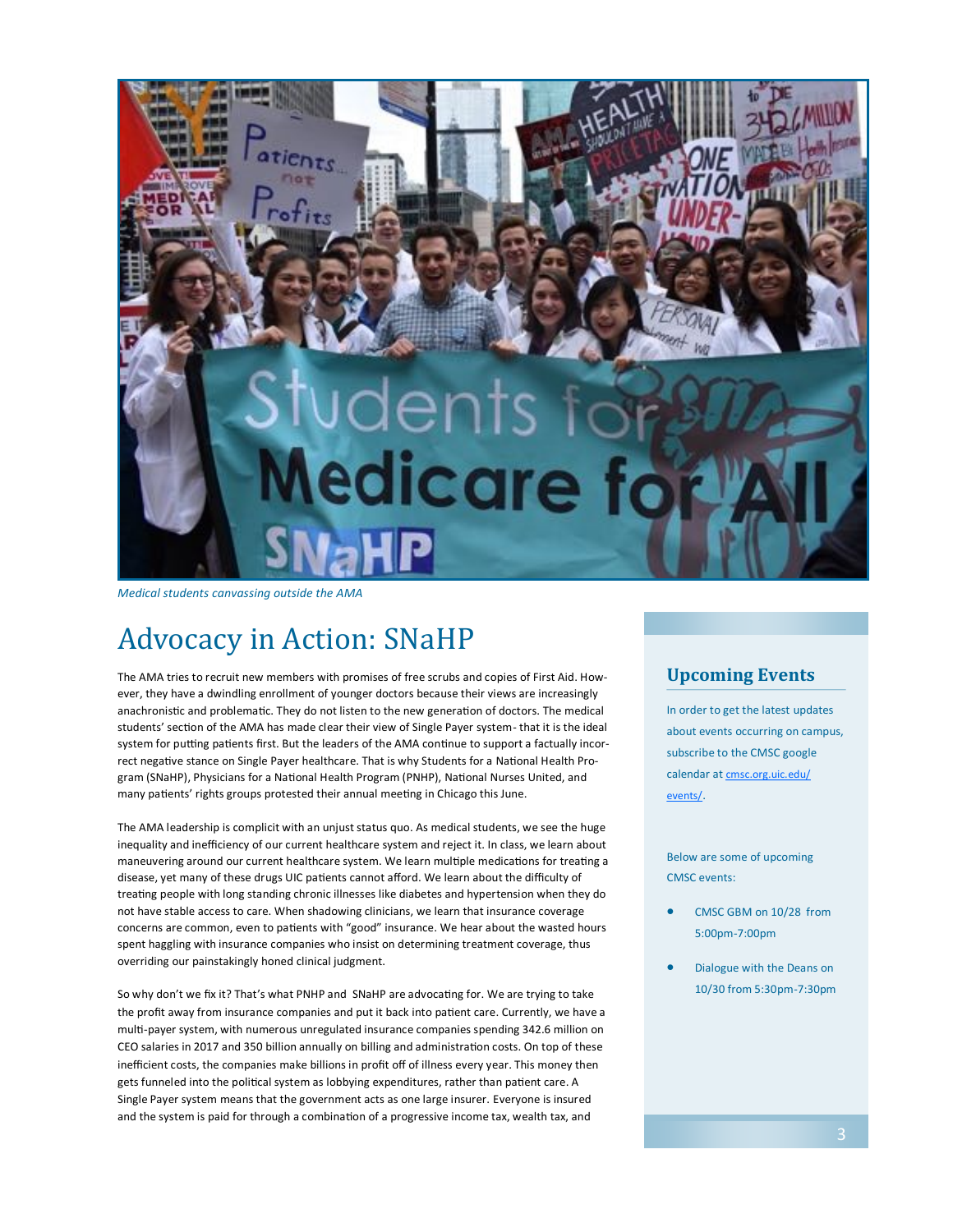### **Specialty Webinars!**

Do you want to learn about the different specialties in medicine, but don't know where to start? Well look no further, the COM Career Advising and Planning team has launched its official specialty webinar series. The series includes various webinars focused on specialties in medicine which are lead by physicians in their respective fields who provide insight into these specialties. These are open to students from all COM campuses, and students are able to join online through WebEx or in-person. Students are encouraged to attend and as questons!

For students interested, but unable to attend, these webinars will be recorded and posted on Blackboard under **COM resources.**

Below are two webinars from the series that have already been launched:

*Orthopaedic Surgery with Dr. Mark Gonzalez*



*ENT with Dr. Tatana Dixon*



a decrease in administrative costs. Pharmaceutical prices would fall because of the bargaining power of a single insurer. Physicians would reclaim autonomy in treating their patients, billing would become seamless, and there would no longer be frustration with various prior authorizations and insurance denials. Personal bankruptcy due to medical debt would be eliminated. The system becomes much simpler and benefts patents and physicians when we eliminate extractive middlemen. This is a common sense solution.

Why is the AMA against it? This is in line with the AMA's history of putting corporate interests and profit over patients in its policy advocacy. It spent millions in 1947 to lobby against President Truman's original vision for a Single Payer system. In 1961 it hired Ronald Reagan to spread fear and misinformation about Medicare. In 1966 Martin Luther King Jr. spoke against the AMA's "conspiracy of inaction" in supporting the status quo of racial

segregaton in medical care. We feel that the AMA on too many occasions has been on the opposite side of patent wellbeing and health justice. Earlier this year, the AMA joined the profit driven Partnership for America's Healthcare Future, which adamantly opposes a Single Payer System. We protested their unscrupulous agenda in June because their voice is not ours, it is not the future of medicine. Their voice is infected by money, yet they wonder why they don't atract young doctors. Now, within months of our action, the AMA decided on August 15, 2019, to pull out of the partnership, amidst growing support for Single Payer healthcare. This is an encouraging development, demonstrating that together we can stand up for justice, that we can make change happen. In the midst of a tumultuous debate about healthcare, we intend for medical students to be at the center of the discussion of what the future will look like for our patients and our careers.

**Students for Natonal Health System**

### Welcome Dean Heiman

Introducing to you all the one and only, Dr. Heather Heiman. Coming from Feinberg School of Medicine as a clinical skills instructor and internist, Dr Heiman has accepted the role of Associate Dean of Medical Education. After medical school at Harvard, Dean Heiman began a residency in psychiatry. However, as an intern, she realized the amount of care some can provide as an internist and how much she enjoyed generalized medicine. Because of this, she transferred to an internal medicine residency at Brigham and Women's Hospital and stayed after the completion of her residency for two years. Her family then moved to Chicago where both her husband and herself started jobs at Northwestern.



Here is where she discovered her love for mentoring students and medical education. As the child of two educators, teaching is in her blood and she views it as a "huge privilege to work with students at such a formative time of their personal and professional lives". After 16 years at Northwestern, she decided to leave and join us here at UICOM as the Associate Dean of Medical education, a logical next step for someone so interested in supporting and mentoring students. She wants the student body to know that the staff at OCA and OSA are here because they care about you and your future patients. Their goal is to support all of us in becoming happy, healthy physicians and move through our own struggles and doubts. In the few weeks she has been here, she already found herself in awe of how open, honest and professional UICOM students are and cannot wait to continue to get to know the student body.

Fun facts: One of her favorite moments in medical school was being on call during Thanksgiving at Beth Israel Deaconess. There was so much camaraderie while working on a holiday, even though it was not everyone's frst choice to be there. She remembers a moment when her senior got a page for a hospital admission. There was a patent being admited for hypoglycemia. "Who gets hypoglycemia on Thanksgiving?" my senior resident asked. "Maybe they took a triple dose of insulin, opened up the oven, and the turkey was incinerated." We laughed; it was just such an unexpected Thanksgiving admission. Dean Heiman has a set of identcal twin 13 year old boys and a 16 year old daughter and all four of them share the same piano teacher.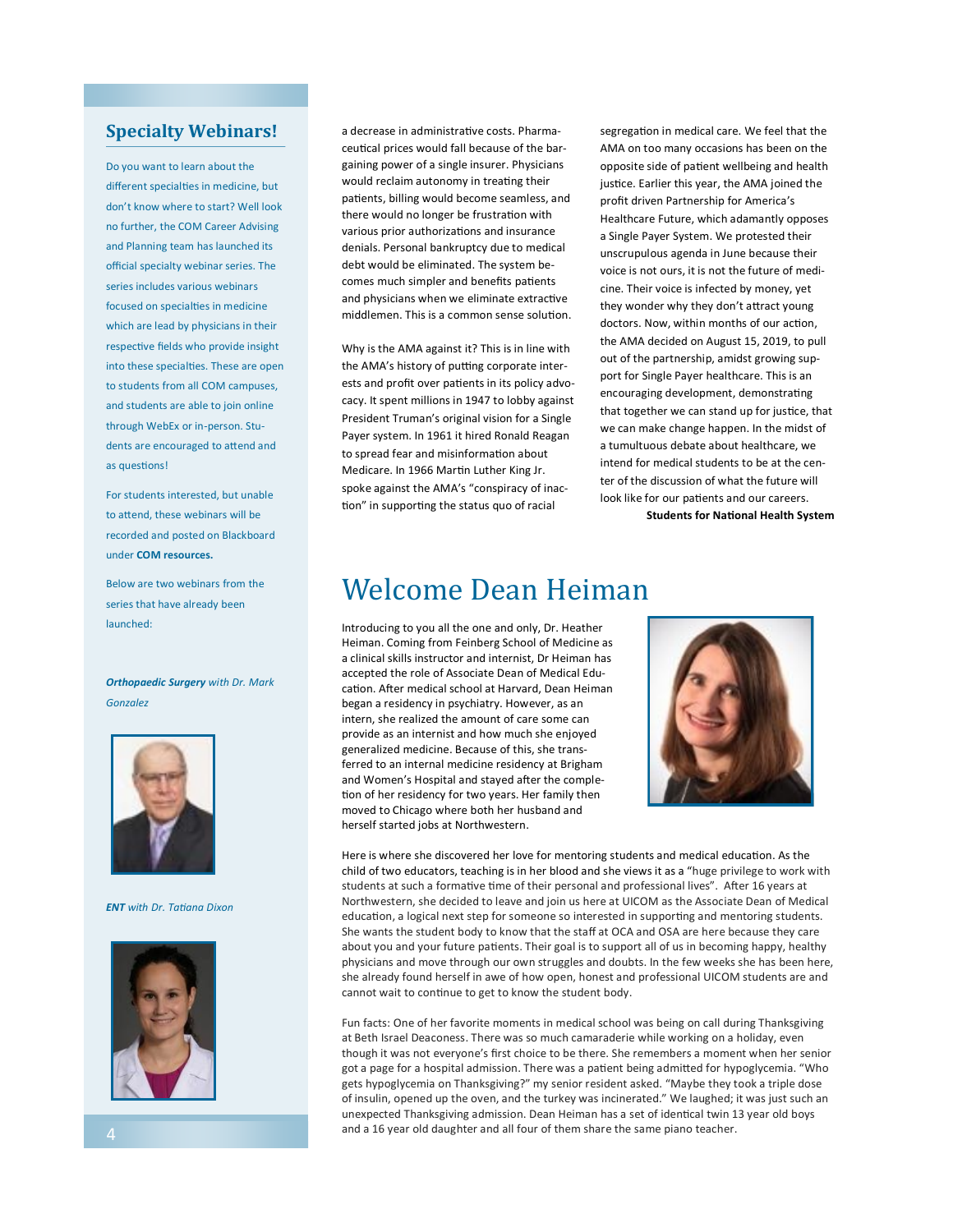# A Message from Dean Thompson

I would like to thank the Chicago Medical Student Council for allowing me the opportunity to introduce myself to the University of Illinois College of Medicine student body. While I am not new to the College of Medicine community, I am new to the role of Associate Dean of Admissions. I welcome this opportunity to introduce myself and share with you my vision for the Office of Medical College Admissions.

I am an emergency physician and medical toxicologist. My clinical work centers around caring for patents in the Emergency Department and performing medical toxicology consultatons throughout UI Health. Medical Toxicology is a small feld, and many may not know much about the discipline. Medical Toxicology is a sub-specialty of Emergency Medicine that centers on the diagnosis, management, and prevention of all manners of poisoning—therapeutic medications, illicit drugs, envenomations, plant poisons, industrial toxins, etc. I lead the Division of Medical Toxicology within the Department of Emergency Medicine. I am core faculty within the UIC Emergency Medicine residency program, and I am the fellowship director for the UIC site of the Toxikon Consortum Medical Toxicology fellowship program. My research efforts have previously centered around antidotal therapies for poisonings. As I am nearing the completion of our Department of Medical



*"My hope is that every student who graduates from the University of Illinois College of Medicine departs here assuming the mantle of that sacred bond between patent and physician"*

Education's world-renown Master of Health Professions Education program, I am now entering the fascinating realm of medical education research. Prior to my appointment as the Associate Dean of Admissions, I served as the Assistant Dean of Residency Preparedness—a role I truly enjoyed that focused on medical student career development.

My background has uniquely prepared me for the role of Associate Dean of Admissions. I have worked with all levels of medical trainees medical students, residents, fellows—and am keenly aware of what is needed to be successful in becoming an excellent physician. I now have the opportunity to take my previous experiences and apply them to the admissions process here at the University of Illinois College of Medicine. My vision is to admit and train the next generation of physicians who will demonstrate excellence in clinical care while enhancing our commitment to training a socially-conscious and diverse physician workforce. We remain dedicated to building a physician workforce that provides exceptional, inclusive, and culturally-competent care to all.

Of all the roles I have had during my career, one remains paramount to me—being a clinician providing direct patent care. This is one of the most sacred practices in society. Patients share details of their lives with their physicians in ways they share with no one else. Patients trust their physicians in ways they trust no one else. As an emergency physician, this relatonship is heightened in many of my patent encounters because of the acuity and severity of illness during an emergency department visit. My clinical work reminds me of the heavy responsibility physicians bear. I am humbled daily that patients allow me to care for them, and I strive to provide each patient the best of me during each encounter with them. My hope is that every student who graduates from the University of Illinois College of Medicine departs here assuming the mantle of that sacred bond between patent and physician.

**Trevonne M. Thompson, MD FACEP FACMT Associate Dean of Admissions Associate Professor of Emergency Medicine & Medical Toxicology**